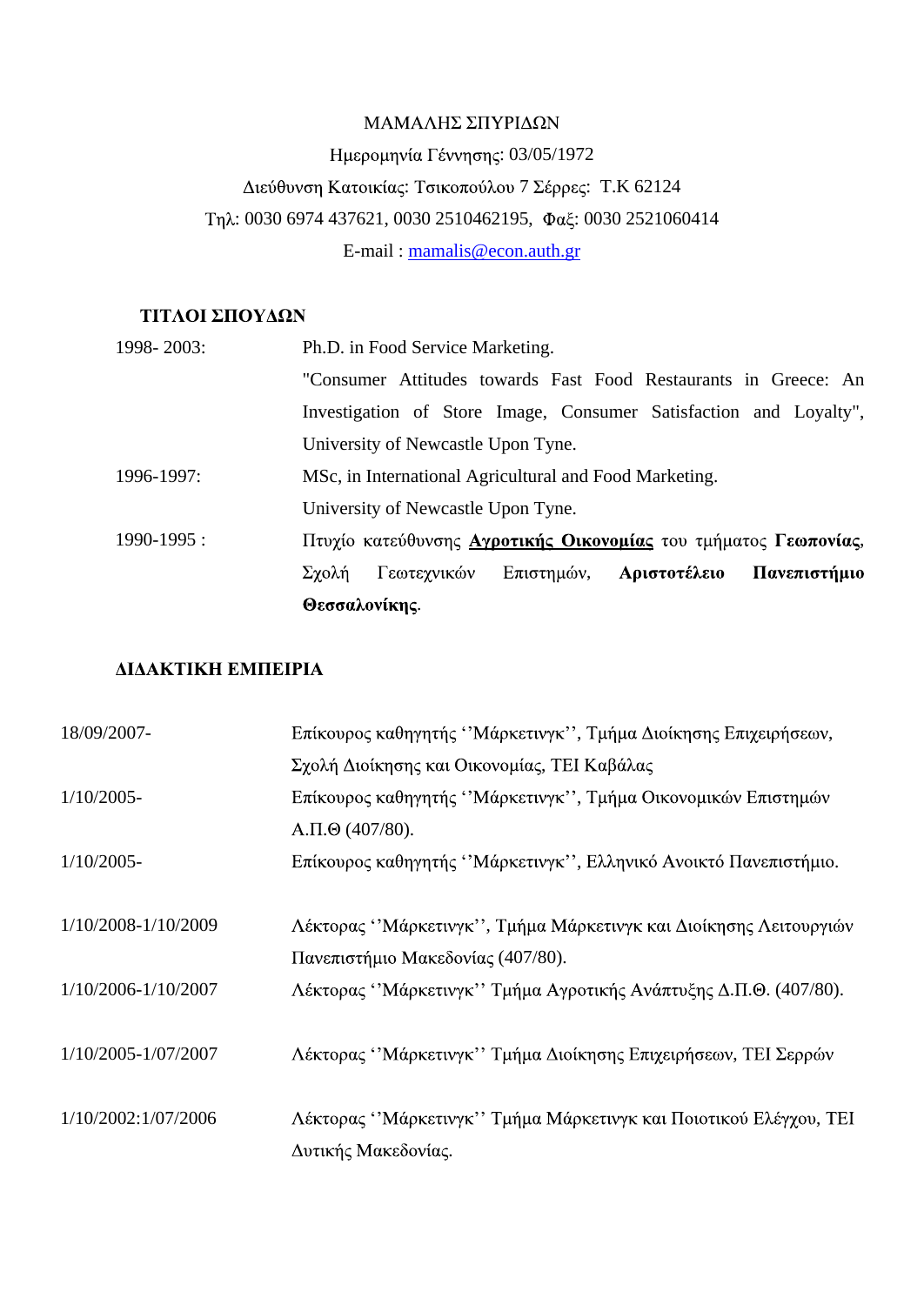# **EΠΑΓΓΕΛΜΑΤΙΚΗ ΕΜΠΕΙΡΙΑ**

| 17/9/2007                        | $\omega$ | Προϊστάμενος Τμήματος Οινολογίας και Τεχνολογίας Ποτών,     |  |
|----------------------------------|----------|-------------------------------------------------------------|--|
| 17/9/2010                        |          | TEI Καβάλας                                                 |  |
| $15/09/05 \omega \zeta 31/12/06$ |          |                                                             |  |
| και από 1/1/2007 έως             |          | 2. Ινστιτούτο Διαρκούς εκπαίδευσης Ενηλίκων: Υπεύθυνος      |  |
| 29/09/08                         |          | οργάνωσης Τμημάτων στον Νομό Σερρών                         |  |
| $1/2/2005 - 30/09/2005$          |          | 3. Γαλακτοβιομηχανία ''Όλυμπος'': Σύμβουλος Μάρκετινγκ και  |  |
|                                  |          | Ποιοτικού ελέγχου.                                          |  |
| 15/4/2004-19/1/2005              |          | 4. Βουλή των Ελλήνων: Επιστημονικός Συνεργάτης.             |  |
| 9/8/2000-14/9/2000               |          | 5. Ε. Λ. Γ. Α.: Εκτιμητής ζημιών.                           |  |
| $1/1/1995 - 1/5/1997$            |          | Σύμβουλος<br>πωλήσεων<br>6. EA.BI.Z.<br>Αντιπρόσωπος<br>και |  |
|                                  |          | Οργάνωσης και Διαχείρισης Επιχειρήσεων                      |  |

# ΣΥΜΜΕΤΟΧΗ ΣΕ ΕΡΕΥΝΗΤΙΚΑ ΠΡΟΓΡΑΜΜΑΤΑ

| $14/07/08$ έως                      | Υπεύθυνος Προγράμματος<br>1. Επιστημονικός<br>Υπουργείου   |
|-------------------------------------|------------------------------------------------------------|
| 31/12/2008                          | Παιδείας και Γενικής Γραμματείας Νέας Γενιάς "Λειτουργία   |
|                                     | Σημείου Άντλησης και συνεχούς ροής δεδομένων του           |
|                                     | Παρατηρητηρίου Νεανικής Επιχειρηματικότητας της Γενικής    |
|                                     | Γραμματείας Νέας Γενιάς στο ΤΕΙ Καβάλας και εκπόνηση       |
|                                     | μελέτης για τις τάσεις Νεανικής Επιχειρηματικότητας στην   |
|                                     | περιφέρεια Ανατολικής Μακεδονίας"                          |
| $21/03/08 \omega \zeta 30/06/08$    | 2. EQUAL: Δράση 2.1.3. "Εκπόνηση Οδηγού για την ένταξη της |
|                                     | διαφορετικότητας στο σύστημα διαχείρισης των Επιχειρήσεων  |
|                                     | για εργοδότες και διευθυντές ανθρώπινων πόρων "            |
| $1/10/06 \omega \zeta 30/06/07$     | 3. Προγράμματα Προπτυχιακών Σπουδών του ΤΕΙ Καβάλας με     |
| $1/01/08$ $\omega$ $\zeta$ 31/08008 | αντικείμενο εργασιών την Διοίκησης Μάρκετινγκ και Τεχνικές |
|                                     | προώθησης Πωλήσεων με επίκεντρο το Ε-την Επικοινωνία και   |
|                                     | Διαφήμιση και την Έρευνα Αγοράς.                           |
| $15/05/08$ ως                       | 4. Παράγοντες επιλογής μιας Τράπεζας και Ολική Ικανοποίηση |
| 15/05/2009                          | από αυτές στην πόλη της Καβάλας.                           |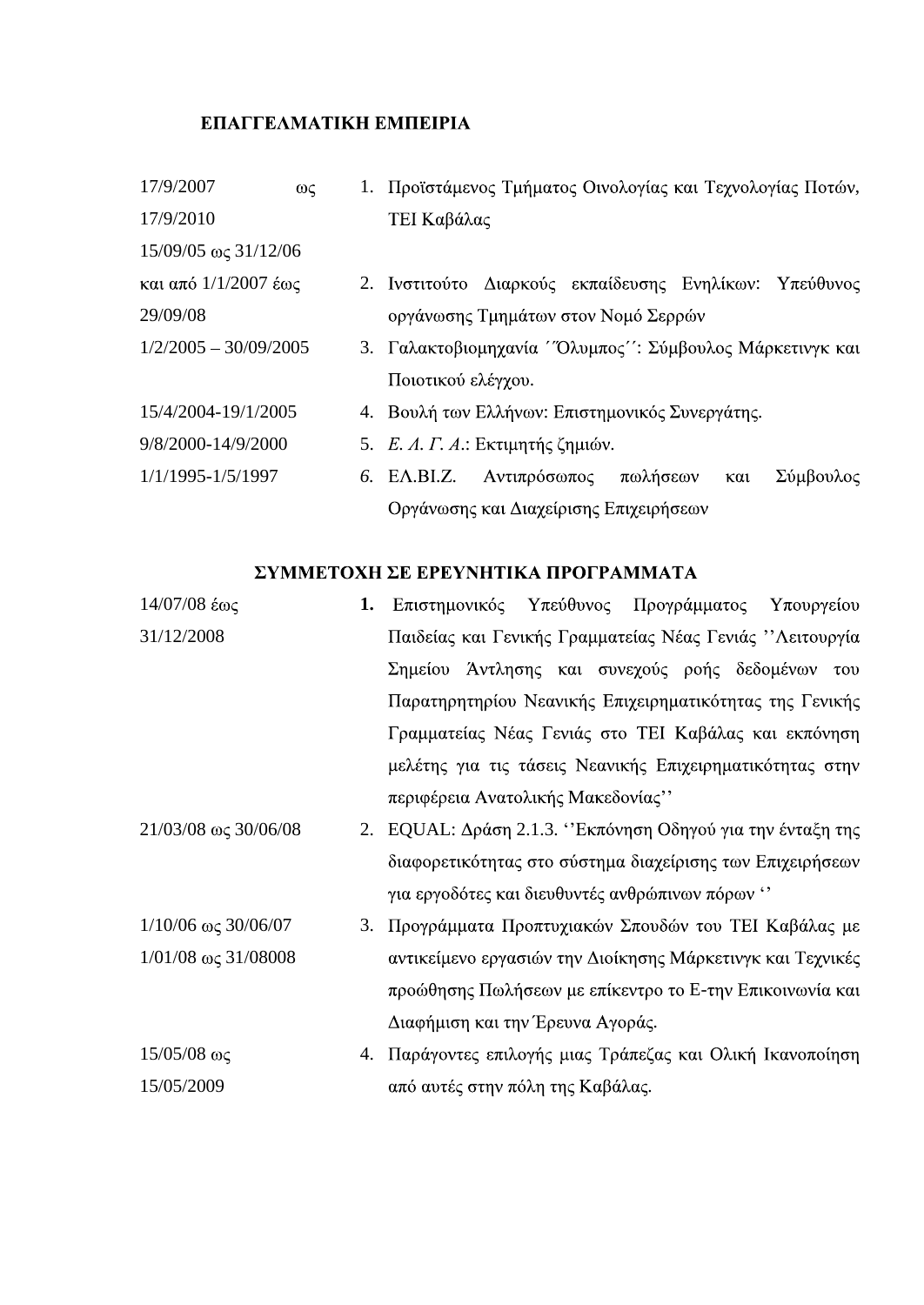| $9/11/05 \omega \zeta$ 31/12/2006 | 5. EQUAL: Κοινωνική Αμφικτιονία: Υποέργο: Μελέτες        |
|-----------------------------------|----------------------------------------------------------|
|                                   | Δράσεις 3-5-13Μ1-13Μ3 Ανάδειξη προοπτικών απασχόληση     |
|                                   | διαφορετικών ομάδων στόχου, Μελέτη για την ποιοτική θέση |
|                                   | Εργασίας στην κοινωνική Οικονομία                        |
| $9/11/05 \omega \zeta 31/07/07$   | ευαισθητοποίηση<br>6. EQUAL: Ενημέρωση<br>στελεχών       |
|                                   | Επιχειρήσεων Υποέργο: Προετοιμασία Υλικού και Υλοποίηση  |
|                                   | Καμπάνιας<br>Ευαισθητοποίησης<br>Γενικής<br>Ενημέρωσης/  |
|                                   | Επιχειρήσεων σε Θέματα Ισότητας                          |
| 9/11/05 -31/10/06                 | 7. ΕQUAL: Διαπολιτισμική Διοίκηση και Τεχνολογικές       |
|                                   | Προσαρμογές Υποέργο: μελέτη εξειδίκευσης εφαρμογών       |
|                                   | τηλεργασίας στις γυναίκες μετανάστριες                   |
| 1/11/2002-15/3/2003               | 8. Α.Π.Θ.: Μελέτη Χ.Υ.Τ.Α. Υποέργο: Ανάλυση Οικονομικών  |
|                                   | Επιπτώσεων Αντικείμενο: Κατάρτιση μελέτης οικονομικών    |
|                                   | επιπτώσεων                                               |
| 1/1/1993-1/12/1993                | 9. Α.Π.Θ.: "Σχεδιασμός Αγροτικού Τουρισμού στις ορεινές  |
|                                   | κοινότητες της επαρχίας Παιονίας του νομού Κιλκίς'.      |
|                                   |                                                          |

# **(1)**

# 1. ΒΕΛΕΝΤΖΑΣ ΓΙΑΝΝΗΣ, ΜΑΜΑΛΗΣ ΣΠΥΡΟΣ, ΜΠΡΩΝΗ ΓΕΩΡΓΙΑ, (2010), "ΕΠΙΚΟΙΝΩΝΙΑ - ΔΗΜΟΣΙΕΣ ΣΧΕΣΕΙΣ & ΔΙΑΦΗΜΙΣΗ", Εκδόσεις, IuS NOMIKH TPAΠEΖΑ, ΑΘΗΝΑ

### ΔΗΜΟΣΙΕΥΣΕΙΣ ΣΕ ΠΕΡΙΟΔΙΚΑ

- 1. Mamalis s., (2010)," Cultural differences as a marketing tool. a case study in the food-service industry, Advances in Higher Education, Vol.2 , No.1, pp.23-34
- 2. Krystallis, A. Linadrakis, M. and Mamalis, S. (2010), "Implementation and Assessment of the Discrete Choice Methodology for New Product Development (NPD): the case of Functional Children Snacks", *Agribusiness* Volume 26, Issue 1 , (Winter 2010), pp. 100-121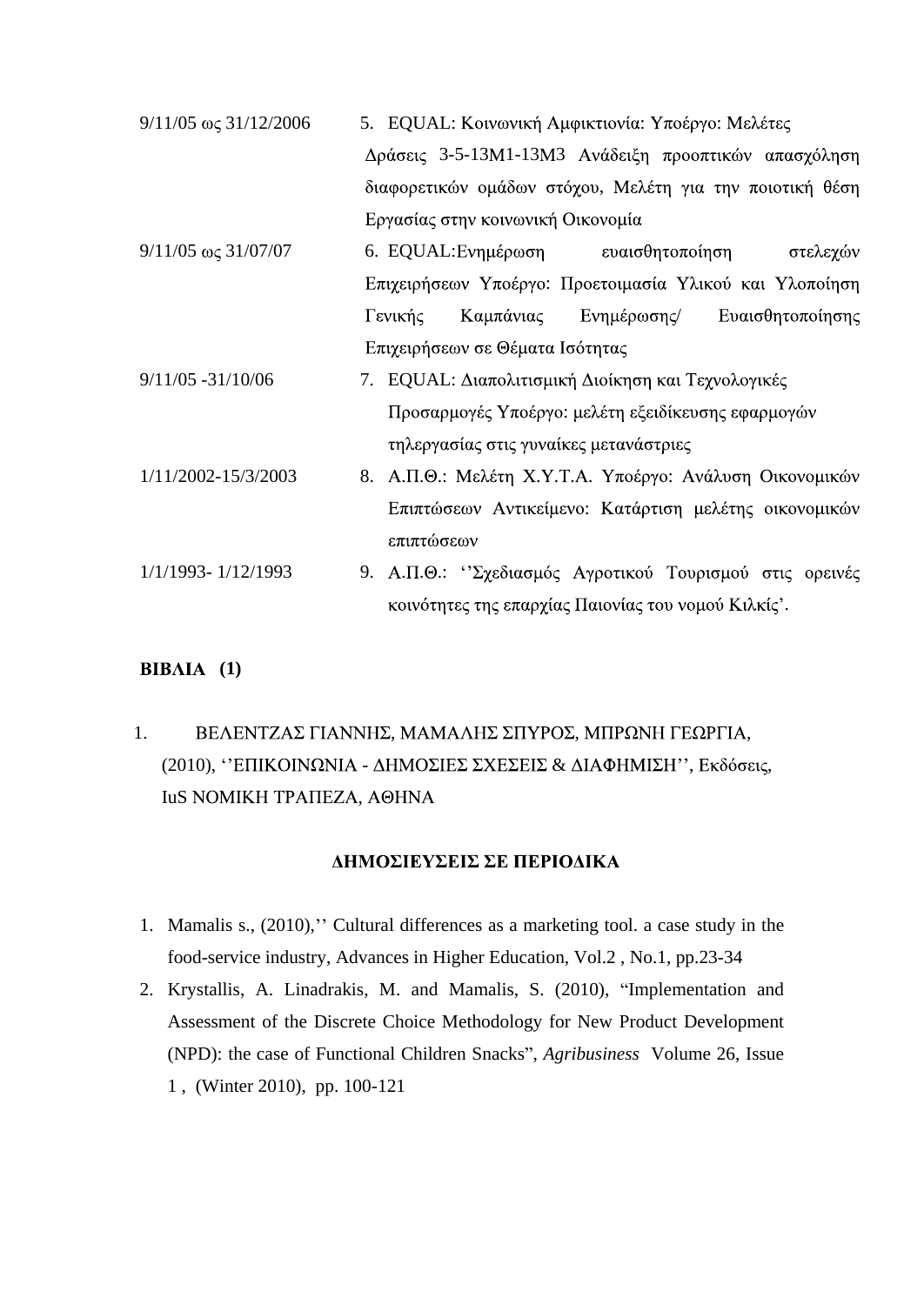- 3. Kamenidou E., Mamalis S and Priporas K,, (2009), "Measuring Destination Image and Consumer Choice Criteria- The case of Mykonos Island", Tourismos, Vol. 4, No.3, pp. 65-79.
- 4. Krystallis, A. Linardakis, M. and Mamalis, S. (2009) "Is there a Real "Health vs. Taste or Price" Controversy in Food Marketing? the Case of Functional Foods" in: Lindgreen, A. Hingley, M. and Vanhamme, J. (Eds) *The Crisis of Food Brands: Sustaining Safe, Innovative and Competitive Food Supply, pp. 171-195,* Gower Publishing: Surrey, UK ISBN: 978-0-566-08812-4
- 5. Mamalis S., (2008), "Critical Success Factors of Food-Service Industry", Journal of International Food and Agribusiness Marketing, Vol 21, N. 2-3, April- September, pp.191-207.
- 6. Athanasios Krystallis, George Maglaras & Spyridon Mamalis (2008), Motivations and Cognitive Structures of Consumers in their Purchasing of Functional Foods", Food Quality and Preferences Vol. 19, pp. 525-538.
- 7. Melfou K., Loizou E, Mamalis S. and Michaelidis A. (2007), "Income Elasticity of Import Demand for Agricultural Products in Greece", International Review of Applied Economic Research, Vol. 2, Issue 1, Joune 2007, pp.69-78.
- 8. Michailidis, A., Samathrakis, V., Mamalis, S. and Theodosiou, G. (2006)*"Addressing Participation Constrains of Potential Skiers". Tourism Economics*, Vol. 12, No. 3, September, 2006, pp. 421-437.
- 9. Athanasios Kampas and Spyridon Mamalis, (2007), "Assessing the Distributional Impacts of Transferable Pollution Permits: The Case of Phosphorus Pollution Management at a river Basin Scale"Agricultural Economics Review, Vol. 8, No.1
- 10. Kamenidou, E., Priporas, K. V., Michailidis, A. and Mamalis, S. *(2003) "Young consumers perceptions of food quality. An illustration from* Greece*"*. Cahier Options mediteraneennes, Vol. 61, pp.191-201.
- 11. Mamalis S., Ness M. Bourlakis M. Tangible and Intagible store Image Attributes in Consumer Decision Making : The Case of Fast Food Restaurants", (2005), WSEAS Transactions on Information Science and Applications , Issue 10, Vol. 2, pp. 1705-1714, 2005.
- 12. Bourlakis M., Mamalis S., Sangster J.  $(2005)$ ,  $\cdot$  An In Depth investigation of Consumer Behavior during Planned and Unplanned Grocery Purchasing",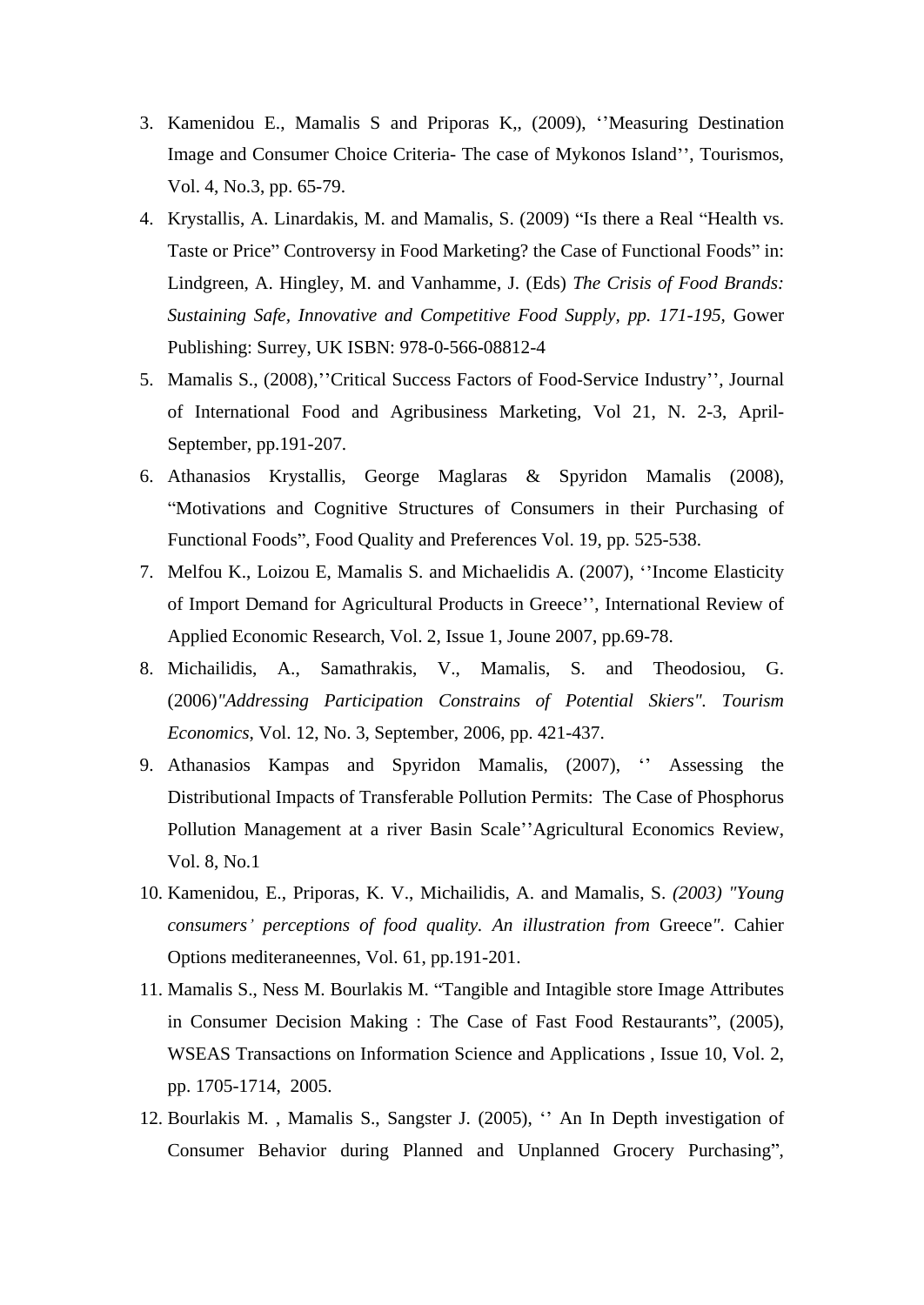WSEAS Transactions on Information Science and Applications , Issue 10, Vol. 2, pp. 1697-1704, 2005.

#### ΕΡΓΑΣΙΕΣ ΣΕ ΣΥΝΕΔΡΙΑ

- 1. Kamenidou E. and Priporas K Mamalis S, (2009), "Segmenting Mykonos Tourists Based on Their Satisfaction", 2nd Biennial International Conference on Services Marketing (BIC II), Thessaloniki 4-6 November 2009, Conference proceedings forthcoming
- 2. Mamalis S., Ness M. Bourlakis M., (2009), "Canonical Correlation analysis of customer Satisfaction and loyalty in the Conext of Fast-food Reastaurants", International Conference on Applied Business and Economics Kavala, 1-3 October 2009, Conference proceedings pp. 170-171.
- 3. Aggelopoulos S., Mamalis S and Tabakis N., (2009), "Proposals for the financing and reformation of Greek Sheep farms: A typology Approach", International Conference on Applied Business and Economics Kavala, 1-3 October 2009, Conference proceedings pp. 171-172.
- 4. Kamenidou E., Mamalis S and Intze C., (2009), "Ardas River Festival, reasons for attending and activities of interest. Preliminary results", International Conference on Applied Business and Economics Kavala, 1-3 October 2009, Conference proceedings pp. 172-173.
- 5. Mamalis S., Kamenidou E. and Priporas K , (2009), Tourist Satisfaction from Nauplio as a tourist Destination", 1<sup>st</sup> International conference on tourism Development and Management "Tourism in a changing world Prospects and Challenges" September 2009, Book of Abstracts pp.46-47, Conference proceedings forthcoming
- 6. Aggelopoulos S., Mamalis S., Soutsas K., (2009). *Farmers satisfaction with agricultural credit: The case of Greece*". 113<sup>th</sup> European Accosiation <sup>th</sup> European Accosiation of the Agricultural Economists (EAAE) Seminar,  $03 - 06$  September, 2009, Mediterranean Agronomic Institute of Chania (MAICh), Chania, Crete, Greece. Book of Abstracts pp.1, Conference proceedings forthcoming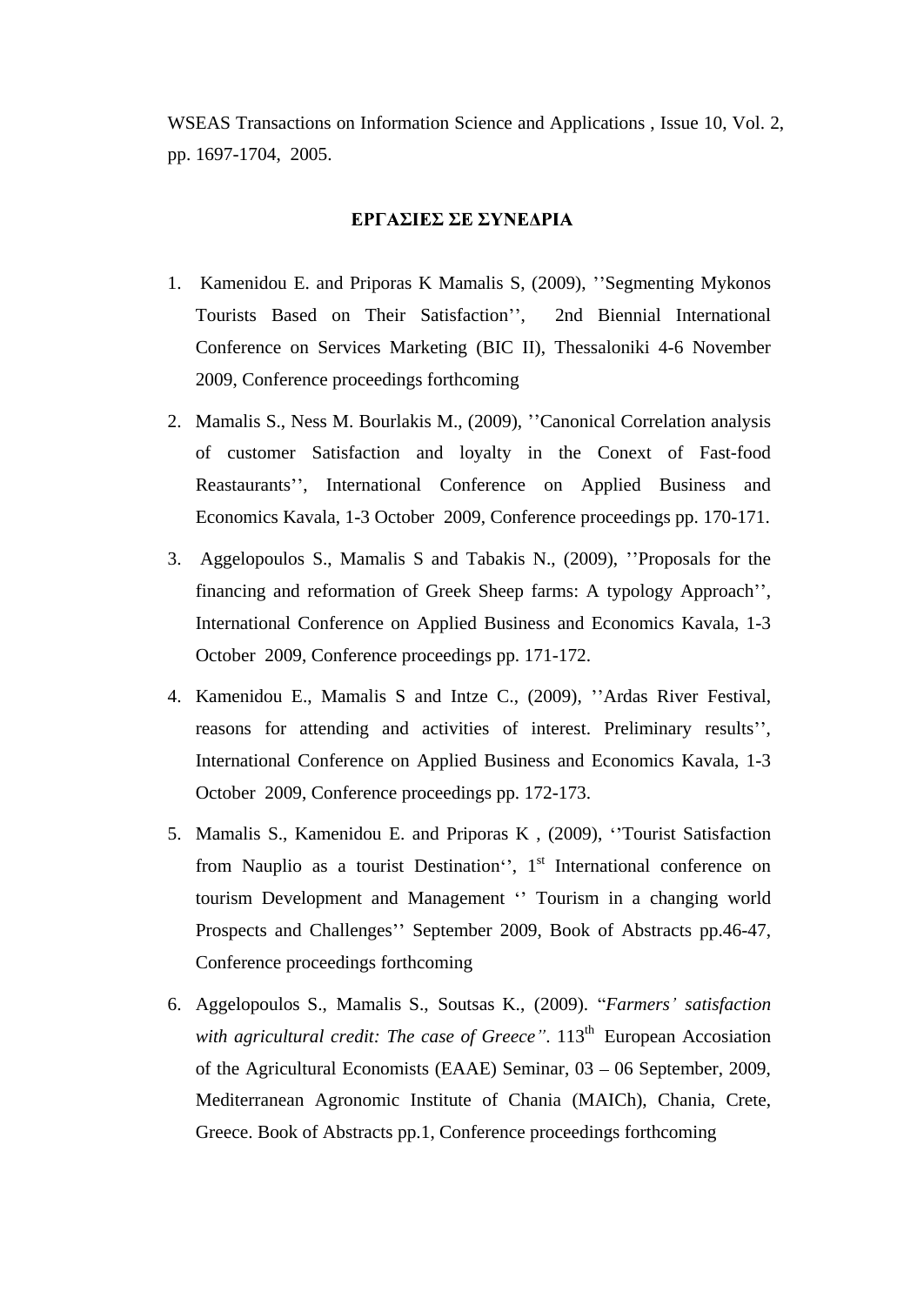- 7. Mamalis S., Kafetzopoulos D., Aggelopoulos S., (2009). *The new food safety standard ISO 22000. Assessment, comparison and correlation with HACCP and ISO 9000:2000. The practical implementation in victual business*". 113<sup>th</sup> European Accosiation of the Agricultural Economists  $(EAAE)$  Seminar, 03 – 06 September, 2009, Mediterranean Agronomic Institute of Chania (MAICh), Chania, Crete, Greece. Book of Abstracts pp.103, Conference proceedings forthcoming
- 8. Kamenidou E., Mamalis S and Priporas K, (2009), "Measuring Destination Image and Consumer Choice Criteria- The case of Mykonos Island", 4<sup>th</sup> the contract of the contract of the contract of the contract of the contract of the contract of the contract of the contract of the contract of the contract of the contract of the contract of the contract of the contract o International Scientific Conference "Planning for the Future – Learning from the Past: Contemporary Developments in Tourism, Travel and Hospitality" Rhodes island Greece, 3-5 April 2009 Conference Proceedings, Forhtcoming.
- 9. Mamalis S. "Scale Development and Validation in the Food-Service Industry", Proceedings of EuroMed Academy of Business 2008 Annual Conference at Marseille - ISBN - 978-9963-634-58-3
- 10. Spyridon Mamalis (2009), "Cultural differences as a marketing tool. A case study in the food-service industry.", 20th SPACE AGM & Conference 2009 in Tallinn , Estonia
- 11. S. Aggelopoulos, V.Samathrakis, G. Menexes, S. Mamalis, (2007) "Typology of Agricultural Financing investment in Central Macedonia", Proceedings of the first International Innovation Entrepreneurship and Competitiveness in the Balkan and Black Sea Countries, 3-5 November, Kavala, pp. 1-16, ISBN: 960-287-090-7.
- 12. Mamalis S., Ness M. Bourlakis M., (2006), "Standardization versus Customisation. The role of culture", 98 EAAE Seminar, "Marketing Dynamics within the global trading system: New Perspectives<sup>\*</sup>, Book of Abstracts, page. 85, Chania, Greece, 29 June -2July, 2006.
- 13. Mamalis S., Ness M. Bourlakis M. (2005), Tangible and Intagible factors of Store Image", 5<sup>th</sup> WSEAS International Conference on Distance Learning and Web Engineering, Conference Proceedings, pp. 7-12. Corfu Greece, 23- 25 August 2005.